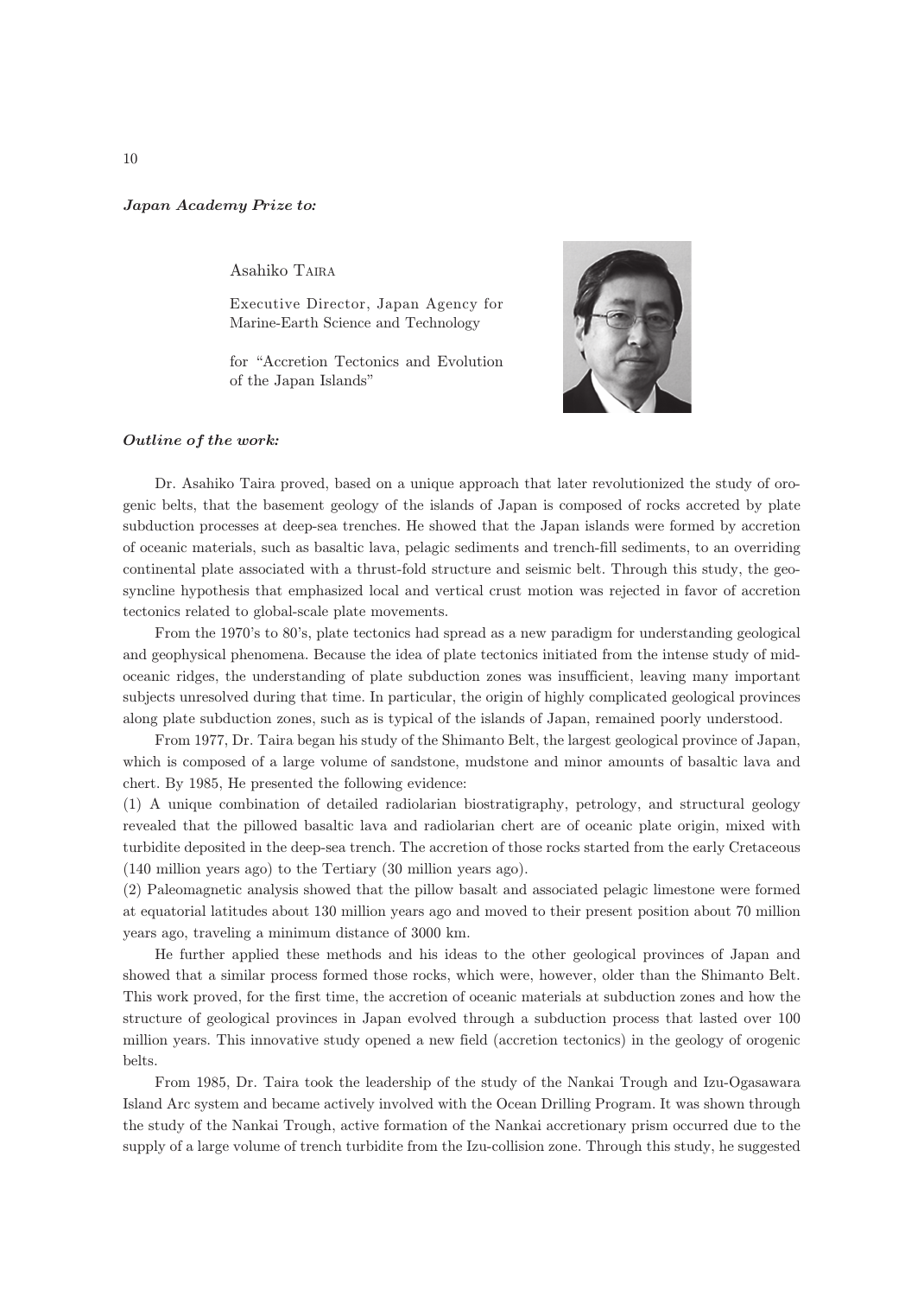that a series of events at convergent plate boundaries, such as arc collision, mountain uplift, massive erosion and sedimentation and rapid growth of accretionary prism are the key processes of the formation of an orogenic belt.

Dr. Taira's work showed how the Japan Islands have grown much like tree rings through the processes related to the accretion of oceanic materials along the margin of the Asian continent from Paleozoic to Cenozoic times. This study rewrote the entire story of the evolution of the Japan Islands.

His study further extended toward the evolution of continental crust. Through the study of island arcs and oceanic plateaus of the Western Pacific region, he indicated that the accretion of oceanic island arcs played an important role in the growth and evolution of continental crust.

His work has been highly praised internationally as a benchmark study of orogenic belts and crustal evolution.

From the 1990's he has been actively engaged with the development of Integrated Ocean Drilling Program (IODP) and the D/V Chikyu and is currently leading this new frontier of ocean-floor investigation.

## Selected original papers

- [1] Taira, A., 1981, The Shimanto Belt of southwest Japan and arc-trench sedimentary tectonics. Recent Progress of Natural Sci. in Japan, 6, 147-162.
- [2] Taira, A., Okada, H., Whitaker, J.H. McD., and Smith, A.J., 1982, The Shimanto Belt of Japan: Cretaceous-lower Miocene active-margin sedimentation. In Trench-forearc Geology, Leggett, J.K. (ed.), The Geology of Society of London, Special Publication, 5-26.
- [3] Taira, A., Saito, Y., and Hashimoto, M., 1983, The role of oblique subduction and strike-slip tectonics in the evolution of Japan. In Geodynamics of the Western Pacific-Indonesian Region, Hilde, T.W.C., and Uyeda, S. (eds.), AGU-GSA Geodynamics Series,11, 303-316.
- [4] Kodama, K., Taira, A., Okamura, M., and Saito, Y., 1983, Paleomagnetism of the Shimanto Belt in Shikoku, southwest Japan. In Accretion tectonics in the Circum-Pacific regions, Hashimoto, M., and Uyeda, S. (eds.), Terra Pub Co., Tokyo , 231-241.
- [5] Taira, A., 1985, Sedimentary evolution of Shikoku subduction zone: the Shimanto belt and Nankai trough. In Formation of active ocean margins, Nasu, N., et al. (eds.), Terra Scientific Publishing Company, Tokyo, 835-851.
- [6] Taira, A., 1985, Pre-Neogene accretion tectonics in Japan: a synthesis. Recent Progress of Natural Sci. in Japan, 10, 51-63.
- [7] Taira, A., and Niitsuma, N., 1986, Turbidite sedimentation in the Nankai trough as interpreted from magnetic fabric, grain size, and detrital modal analyses. In Initial Reports of the Deep Sea Drilling Project, Kagami, H., Karig, D.E., Coulbourn, W.T., et al. (eds.), U.S. Government Printing Office, 87, 611-632.
- [8] Taira, A., and Tashiro, M., 1987, Late Paleozoic and Mesozoic Accretion Tectonics in Japan and Eastern Asia. In Historical Biogeography and Plate Tectonic Evolution of Japan and Eastern Asia, Taira, A., and Tashiro, M. (eds.), Terra Scientific Publishing Company, Tokyo, 1-43.
- [9] Taira, A., Katto, J., Tashiro, M., Okamura, M., Kodama, K., 1988, The Shimanto Belt in Shikoku, Japan-evolution of Cretaceous to Miocene accretionary prism. Modern Geology, 12, 5-46.
- [10] Taira, A., Tokuyama, H., and Soh. W., 1989, Accretion tectonics and evolution of Japan. In The Evolution of the Pacific Ocean Margins, Ben-Avraham, Z. (ed.), Oxford Univ. Press, 100-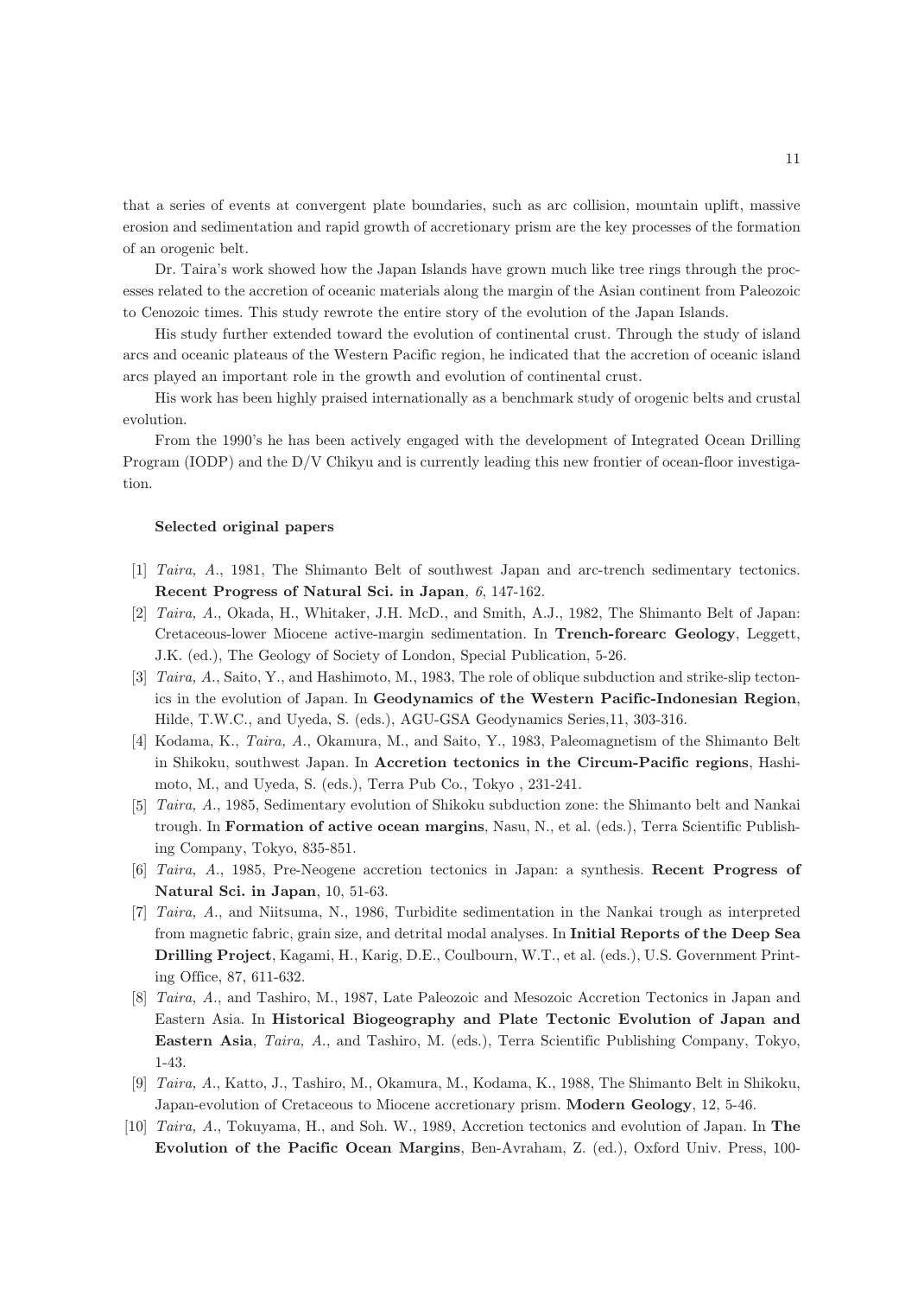123.

- [11] Moore, G.F., Shipley, T.H., Stoffa, P.L., Karig, D.E., Taira, A., Kuramoto, S., Tokuyama, H., and Suyehiro, K., 1990, Structure of the Nankai Trough accretionary zone from multichannel seismic reflection data. J. Geophy. Res., 95, B6, 8753-8765.
- [12] Taira, A., and Pickering, K.T., 1991, Sediment deformation and fluid activity in the Nankai, Izu-Bonin and Japan forearc slopes and trenches. Phil. Trans. R. Soc. Lond. A., 335, 289-313.
- [13] Taira, A., Byrne, T. and Ashi, J., 1992, Photographic Atlas of an accretionary prism. Univ. of Tokyo Press/Springer Verlag, pp 124.
- [14] Taira, A., Hill, I., Firth, J., Berner, U., Brukmann, W., Byrne, T., Chabernaud, T., Fisher, A., Foucher, J.P., Gamo, T., Gieskesd, J., Hyndman, R., Karig, D., Kastner, M., Kato, Y., Lallemant, S., Lu, R., Maltman, A., Moore, G., Moran, K., Olaffson, G., Owens, W., Pickering, K., Siena, F., Taylor, E., Underwood, M., Wilkinson, C., Yamano, M., and Zhang, J., 1992, Sediment deformation and hydrogeology of the Nankai Trough accretionary prism: -Synthesis of shipboard results of ODP Leg 131-. Earth Planet Sci. Letters, 109, 431-450.
- [15] Stoffa, P.L., Wood, W.T., Shipley, T.H., Moore, G.F., Nishiyama, E., Botelho, M.A.B., Taira, A., Tokuyama, H., and Suyehiro, K., 1992, Deep water high resolution expanding spread and splitspread seismic profiles in the Nankai Trough. J. Geophy. Res., 97, 1687-1713.
- [16] Taira, A., Pickering, K.T., Windley, B.F., and Soh, W., 1992, Accretion of Japanese Island arcs and implications for the origin of Archean greenstone belts. Tectonics, 11, 6, 1224-1244.
- [17] Ashi, J., and Taira, A., 1992, Structures of the Nankai accretionary prism as revealed from IZAN-AGI sidescan imagery and multichannel seismic reflection profiling. The Island Arc, 1, 104-115.
- [18] Taira, A., and Ashi, J., 1993, Sedimentary facies evolution of the Nankai Forearc and its implications for the growth of the Shimanto accretionary prism. In Proceedings of the Ocean Drilling Program, Scientific Results, Hill. I.A., Taira, A., Firth, J.V. (eds.), 131, 331-341.
- [19] Suyehiro, K., Takahashi, N., Ariie, Y., Yokoi, Y., Hino, R., Shinohara, M., Kanazawa, T., Hirata, N., Tokuyama, H. and Taira, A.,1966. Continental crust, curstal underplating, and low-Q upper mantle beneath an oceanic island arc. Science, 272, 390-392.
- [20] Ohomori, K., Taira, A., Tokuyama, H., Sakaguchi, A., Okamura,M., and Aihara, A., Paleothermal structure of the Shimanto accretionary prism, Shikoku, Japan: role of an out-of-sequence thrust. Geology, 25, 327-330.
- [21] Taira, A., Kiyokawa, S., Aoike, K. and Saito, S., 1997, Accretion tectonics of the Japanese islands and evolution of continental crust. C.R. Acad. Sci. Paris, Sceinces de la terre et des planetes, 325, 467-478.
- [22] Kiyokawa, S., and Taira, A., 1998, The Cleavervelle Group in the West Pilbara Coastal granitoidgreenstone terrain, western Australia. Precambiran Research, 109-142.
- [23] Taira, A., Saito, S., Aoike, K., Morita, S., Tokuyama, H., Suyehiro, K., Takahashi, N., Shinohara, M., Kiyokawa, S., Naka, J., and Klaus, A., 1998, Nature and growth rate of the Northern Izu-Bonin (Ogasawara) arc crust and their implications for continental crust formation, The Island Arc, 7, 395-407.
- [24] Taira, A., 2001, Tectonic evolution of the Japanese island arc system. Annual Rev. Earth & Planet Sci. 29, 109-134.
- [25] Moore, G.F., Taira, A., Klaus, A., and Leg 190 Scientific Party, 2001. New insights into deformation and fluid processes in the Nankai Trough accretionary prism: results of Ocean Drilling Program Leg 190. Geochem. Geophys. Geosyst., 2:10.1029/2001GC000166.
- [26] Kiyokawa, S., Taira, A., Byrne, T., Bowring, S., and Sano,Y., 2002, Structural evolution of the